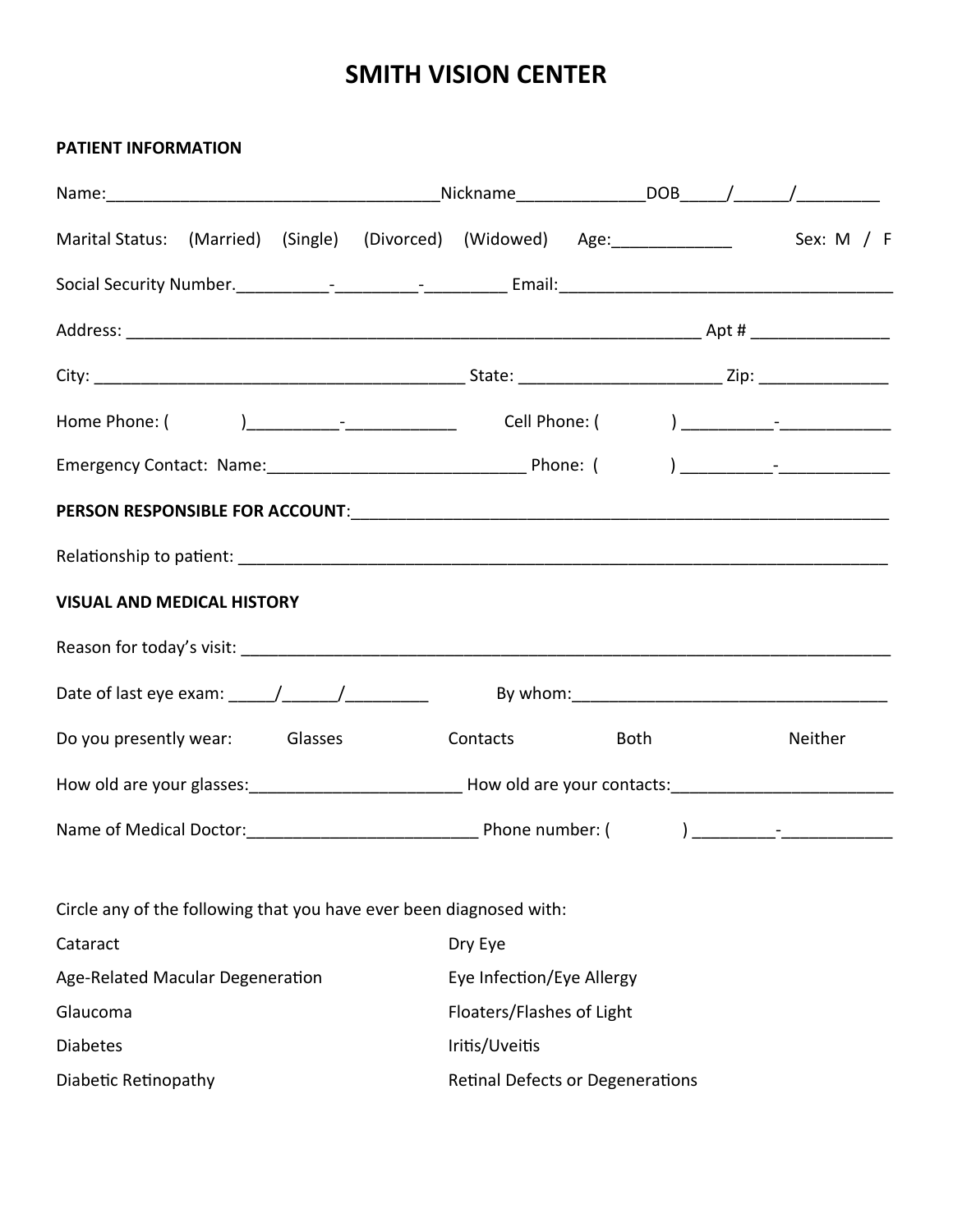### **REVIEW OF SYSTEMS**

Do you currently, or have you ever had any problems in the following areas:

| Constitutional                                                                                                                                                                                                                 |   |           | Gastrointestinal               |   |              |   |
|--------------------------------------------------------------------------------------------------------------------------------------------------------------------------------------------------------------------------------|---|-----------|--------------------------------|---|--------------|---|
| Cancer                                                                                                                                                                                                                         | Υ | N         | Crohn's                        | Υ | N            |   |
| Fatigue Syndrome                                                                                                                                                                                                               | Υ | N         | Colitis                        | Υ | $\mathsf{N}$ |   |
|                                                                                                                                                                                                                                |   |           | Ulcer                          |   | Υ            | N |
| Ear, Nose, & Throat                                                                                                                                                                                                            |   |           | <b>Acid Reflux</b>             | Υ | N            |   |
| <b>Hearing Loss</b>                                                                                                                                                                                                            | Υ | N         | <b>Celiac Disease</b>          | Υ | N            |   |
| Sinusitis                                                                                                                                                                                                                      | Υ | N         |                                |   |              |   |
| Dry Mouth                                                                                                                                                                                                                      | Υ | N         | Genitourinary                  |   |              |   |
| Other: and the state of the state of the state of the state of the state of the state of the state of the state of the state of the state of the state of the state of the state of the state of the state of the state of the | Υ | N         | Kidney Disease                 | Υ | N            |   |
|                                                                                                                                                                                                                                |   |           | Prostate Disease/Cancer        | Υ | N            |   |
| <b>Neurological</b>                                                                                                                                                                                                            |   |           |                                |   |              |   |
| <b>Multiple Sclerosis</b>                                                                                                                                                                                                      | Υ | N         | Musculoskeletal                |   |              |   |
| Epilepsy                                                                                                                                                                                                                       | Υ | N         | Arthritis                      | Υ | $\mathsf{N}$ |   |
| Cerebral Palsy                                                                                                                                                                                                                 | Υ | N         | Fibromyalgia                   | Υ | N            |   |
| <b>Brain Tumor</b>                                                                                                                                                                                                             | Υ | N         | Gout                           | Υ | N            |   |
| Stroke/CVA                                                                                                                                                                                                                     | Υ | N         |                                | Y | ${\sf N}$    |   |
| <b>Migraines</b>                                                                                                                                                                                                               | Υ | N         |                                |   |              |   |
| Other: and the state of the state of the state of the state of the state of the state of the state of the state of the state of the state of the state of the state of the state of the state of the state of the state of the | Υ | N         | Integumentary                  |   |              |   |
|                                                                                                                                                                                                                                |   |           | Eczema                         | Υ | N            |   |
| Psychiatric                                                                                                                                                                                                                    |   |           | Rosacea                        | Υ | N            |   |
| Depression                                                                                                                                                                                                                     | Υ | N         | Psoriasis                      | Y | N            |   |
| <b>Attention Deficit Disorder</b>                                                                                                                                                                                              | Υ | N         | Herpes Simplex (Cold Sores)    | Y | N            |   |
| Anxiety                                                                                                                                                                                                                        | Y | N         | Herpes Zoster (Shingles)       | Υ | N            |   |
| <b>Bipolar Disorder</b>                                                                                                                                                                                                        | Υ | N         |                                |   |              |   |
| Other:_____________                                                                                                                                                                                                            | Υ | N         | <b>Endocrine</b>               |   |              |   |
|                                                                                                                                                                                                                                |   |           | Type 1 Diabetes                | Υ | N            |   |
| Cardiovascular                                                                                                                                                                                                                 |   |           | Type 2 Diabetes                | Y | N            |   |
| Hypertension                                                                                                                                                                                                                   | Y | N         | Thyroid Dysfunction            | Y | N            |   |
| <b>Heart Disease</b>                                                                                                                                                                                                           | Υ | N         | <b>Hormonal Dysfunction</b>    | Y | N            |   |
| Vascular Disease                                                                                                                                                                                                               | Υ | N         |                                |   |              |   |
| <b>Congestive Heart Failure</b>                                                                                                                                                                                                | Y | N         | Hematologic/Lymphatic          |   |              |   |
|                                                                                                                                                                                                                                |   |           | Anemia                         | Υ | N            |   |
| <b>Respiratory</b>                                                                                                                                                                                                             |   |           | High Cholesterol               | Υ | N            |   |
| Asthma                                                                                                                                                                                                                         | Υ | N         |                                |   |              |   |
| <b>Bronchitis</b>                                                                                                                                                                                                              | Υ | N         | Allergic/Immunologic           |   |              |   |
| Emphysema                                                                                                                                                                                                                      | Υ | N         | <b>Drug Allergies</b>          | Υ | N            |   |
| <b>COPD</b>                                                                                                                                                                                                                    | Υ | N         | <b>Environmental Allergies</b> | Υ | N            |   |
| Sleep Apnea                                                                                                                                                                                                                    | Υ | N         | Lupus                          | Υ | N            |   |
| Other:                                                                                                                                                                                                                         | Υ | ${\sf N}$ | Sarcoidosis                    | Υ | N            |   |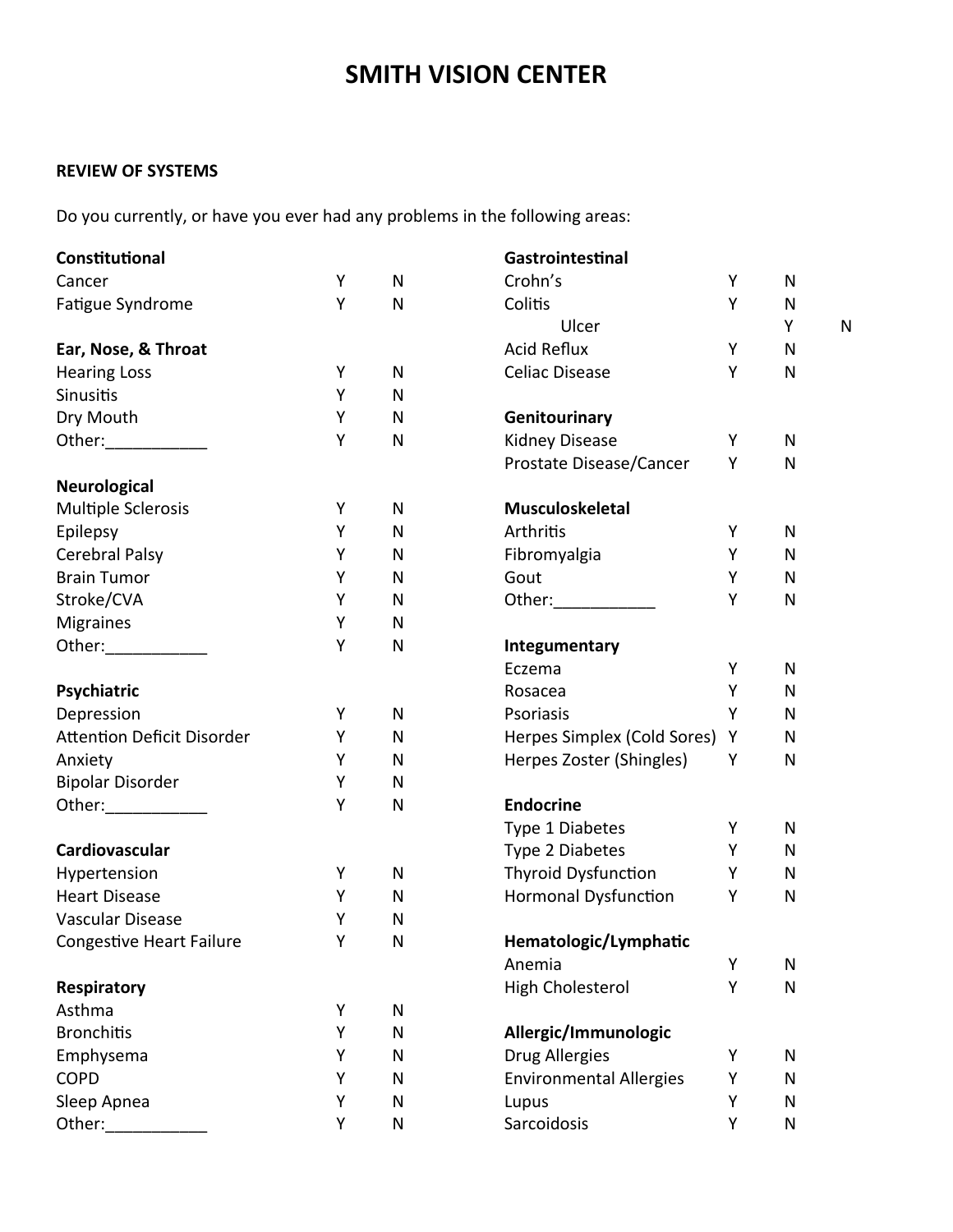Are you currently taking any medications (including birth control, aspirin, OTC, and herbal) Please list below:

| Do you have allergies to any medication YES<br><b>NO</b>                      |           |  |
|-------------------------------------------------------------------------------|-----------|--|
| If yes please list:                                                           |           |  |
| Do you have any other allergies (Latex, Bee Stings, Food, etc.)<br><b>YES</b> | <b>NO</b> |  |
| If yes please list:                                                           |           |  |
|                                                                               |           |  |

### **SOCIAL HISTORY**

*This information is kept strictly confidential. However, you may discuss this portion directly with the doctor if you prefer.*

| <b>Smoking Status:</b>                                               | <b>Previous</b> | Never     |                    | Current |                 |
|----------------------------------------------------------------------|-----------------|-----------|--------------------|---------|-----------------|
| If you currently or previously used tobacco what type/amount/length: |                 |           |                    |         |                 |
| Do you currently or previously use illegal drugs: Y / N              |                 |           | Type/amount/length |         |                 |
| Have you ever been exposed to or infected with:                      |                 | Gonorrhea | Hepatitis          | HIV     | <b>Syphilis</b> |

## **FAMILY MEDICAL/OCULAR HISTORY**

Please note any family history (Parents, Grandparents, Children, Siblings) for the following:

| <b>Diabetes</b>         | Y/N   | Cataract                   | Y/N<br><u> 1980 - Jan Stein Harry Barnett, amerikansk fotballs</u> |
|-------------------------|-------|----------------------------|--------------------------------------------------------------------|
| <b>Heart Disease</b>    | Y / N | Glaucoma                   | Y/N                                                                |
| High Blood Pressure Y/N |       | Macular Degeneration $Y/N$ |                                                                    |
| Kidney Disease          | Y/N   | Retinal Detachment         | Y/N                                                                |
| <b>Thyroid Disease</b>  | Y/N   | Lazy/Crossed Eye           | Y/N                                                                |
| Cancer                  | Y/N   | <b>Blindness</b>           | Y/N                                                                |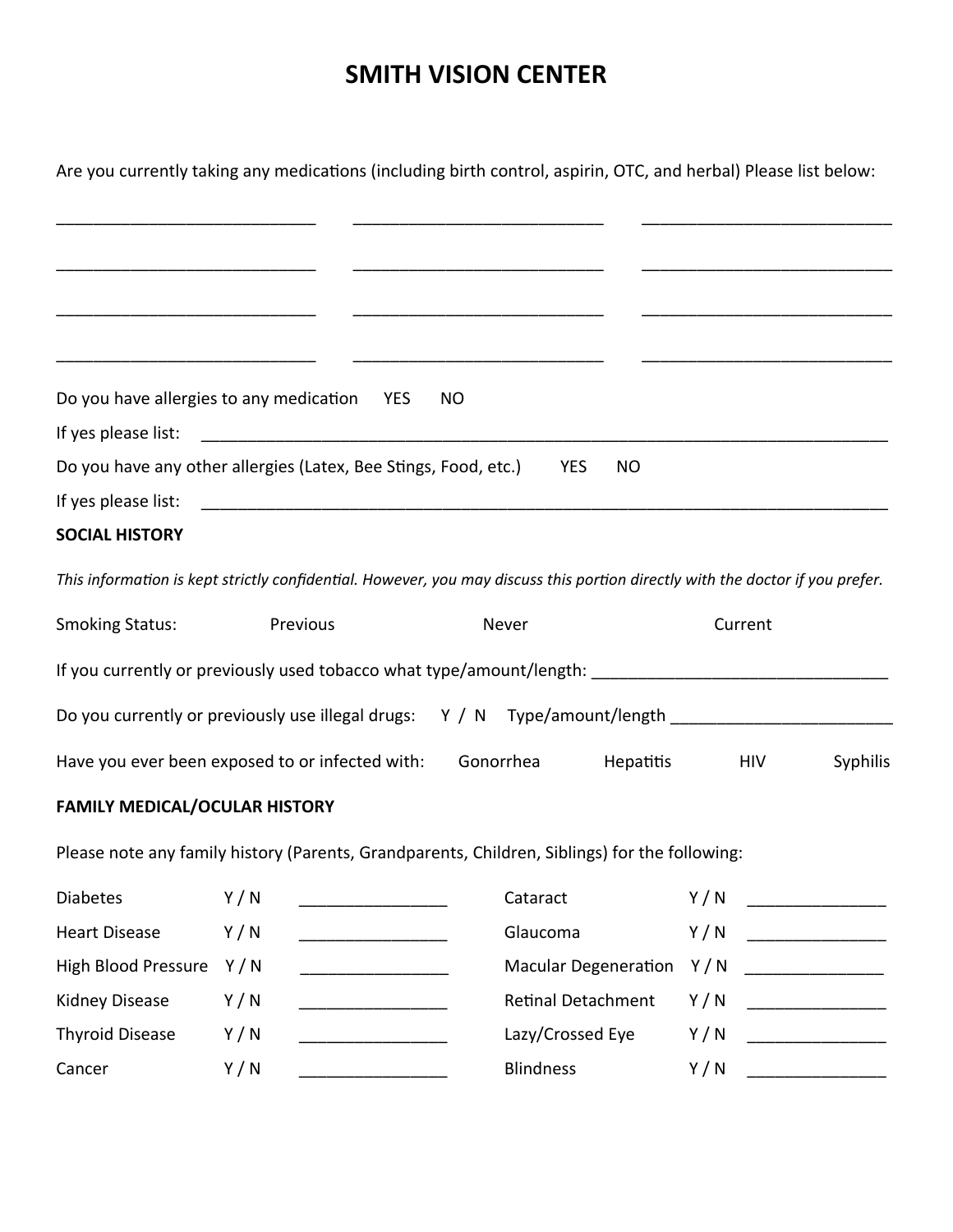**Regarding Insurance:** We will do all that we can to find out what your insurance benefits are, and what you are eligible for. We will also submit your claim for you. The information given to us by your insurance company is not a guarantee of payment from them. If the insurance company does not pay this amount it will be your responsibility to pay your balance.

We cannot bill your insurance company unless you give us your current insurance information. Your insurance policy is a contract between you and your insurance company; we are not a party to that contract. It is your responsibility to provide your insurance company with the correct information at all times and to be aware of your policy's benefits. Please be aware that some, and perhaps all, of the services provided may be noncovered services.

If you do not present us with your insurance information at the time of service we reserve the right to bill the patient and have the patient submit the claim to insurance on their own.

**Our Financial policy:** Thank you for choosing us as your vision care provider. We are committed to your treatment being successful. All patients must complete our insurance and personal information forms before seeing the doctor. Payments for professional services and co-payments are due upon completion of the examination. Complete payment is due when any materials are received. All custom material purchases are nonreturnable/nonrefundable. There is a \$30 return check charge on all returned checks. Any account not paid in full after 90 days from date of service becomes the patients' responsibility regardless of the patients' insurance coverage.

For charges not covered by your insurance, we will send out monthly statements. If you fail to pay the charges incurred and your account is turned over to collections, you agree to pay all costs of collection including, but not limited to, all court costs and reasonable attorney's fees for in the amount of 33% of the outstanding debt as customarily charged in the area for collection, or as otherwise determined reasonable by the court.

**Authorization:** I hereby authorize payment of my medical and vision benefits to Christopher A. Smith O.D., P.A., DBA Smith Vision Center. I understand that I am financially responsible for any charges whether or not paid by said insurance. If my insurance company or health plan designated co-payments and/or deductibles, I agree to pay them to Christopher A. Smith O.D., P.A., DBA Smith Vision Center at the time of service. I authorize Christopher A. Smith O.D., P.A., DBA Smith Vision Center to release any information required to process any and all claims for reimbursement on my behalf. A copy of this authorization may be used in place of the original.

\_\_\_\_\_\_\_\_\_\_\_\_\_\_\_\_\_\_\_\_\_\_\_\_\_\_\_\_\_\_\_\_\_\_\_\_\_\_\_\_\_\_\_\_\_\_\_\_\_\_\_\_\_\_\_\_\_\_\_\_\_\_\_\_\_\_\_\_\_\_\_\_\_\_\_\_\_\_